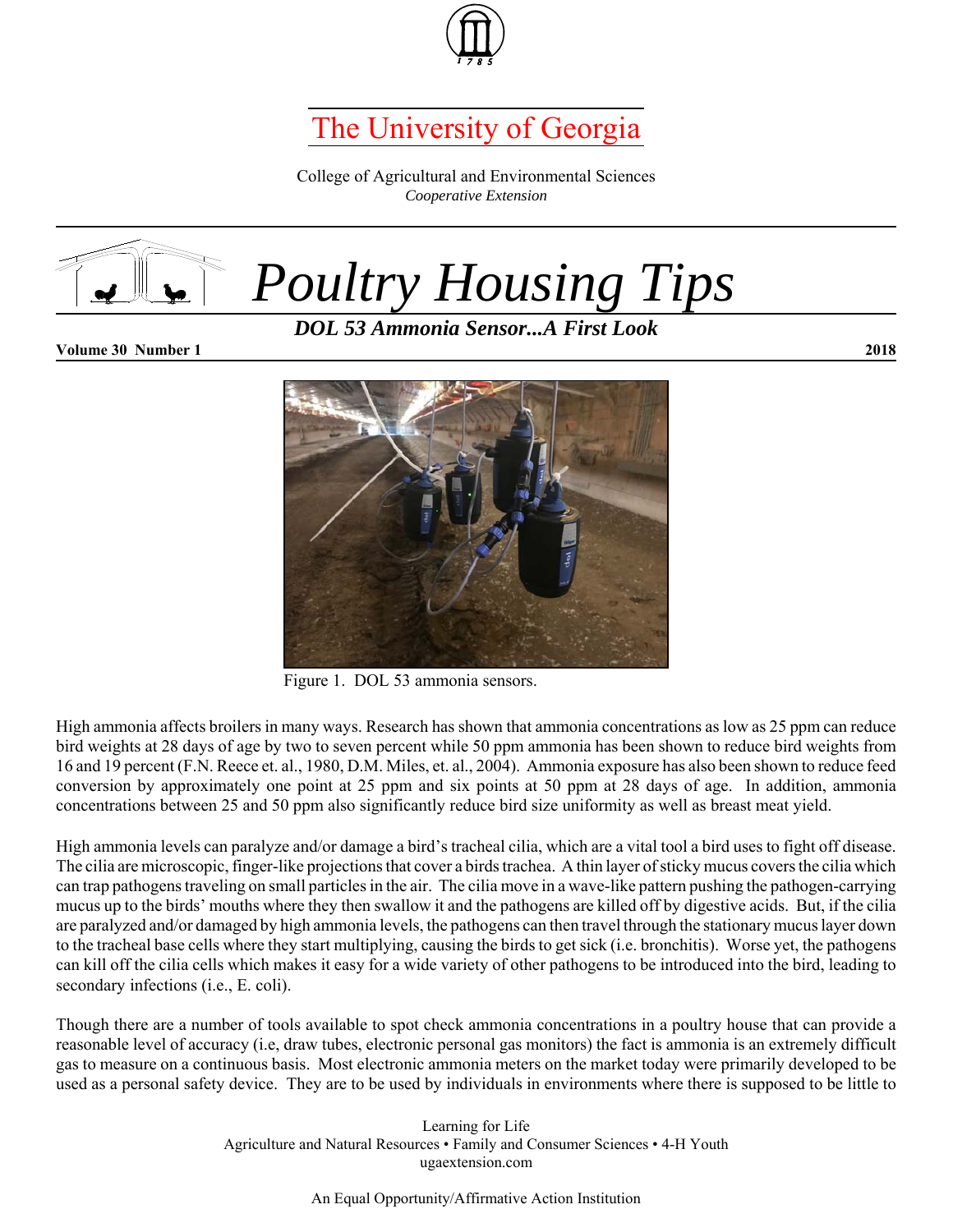no ammonia to alarm when ammonia levels are high, such as rooms with ammonia refrigeration systems. These meters were not developed to be used in an environment where moderate levels of ammonia are constantly present as is the case with poultry environment.

Essentially all portable electronic ammonia meters utilize an electrochemical sensor. Ammonia reacts with the chemicals in the sensor which results in current that is proportional to ammonia concentration in the environment. The higher the ammonia concentration, the greater the chemical reaction, the higher the current produced. When the typical ammonia electrochemical sensor is left in a poultry house for a extended period (hours or possibly days) the sensor tends to become "saturated" with ammonia, resulting in an under-reporting of actual ammonia levels. The higher the ammonia level, the faster the sensor becomes saturated and more likely they will indicate that ammonia levels are lower than they actually are. Furthermore, since it is a chemical reaction that is used to measure ammonia concentration, and there is a limited amount of chemical solution in a sensor, the life of the sensor can be very limited when used for extended period of time in an ammonia laden environment.

Recently there has been a new type of electrochemical ammonia sensor that was specifically developed for continuous use in livestock facilities (Figure 1). The DOL 53 ammonia sensor is intended to be connected to poultry house controllers, allowing producers to monitor or possibly even control minimum ventilation rates based on ammonia concentration measurements made by the sensor. The manufacturer reports the sensor is capable of measuring ammonia accurately between 1.5 and 100 ppm. The sensor is design to be connected with a poultry house environmental controller. The sensor does not have a display, but rather it produces a 0 to 10 volt signal which is proportional to the ammonia concentration which an environmental controller would use to calculate and then display the ammonia concentration in the poultry house. The sensor does not need to be calibrated and the ammonia sensing element within the sensor is advertised to have a life of up to three years. The sensor has a suggested retail price approximately \$1,000. The ammonia sensing element can be replaced at a cost of approximately \$700.

To evaluate the accuracy and life of the new sensor, a study is being conducted in a 40' X 500', totally-enclosed broiler house on a commercial broiler farm near Madison, Georgia. The first trial was conducted in December 2017. A single DOL 53 ammonia sensor was installed two feet above the floor, 12' from the side wall, in the center of the house, approximately eight days prior to catching. The DOL sensor was connected to a data logging system which recorded ammonia concentrations, along with house temperature and humidity, every minute.

To evaluate the accuracy of the DOL 53 sensor, a Chillguard photoacoustic ammonia meter was installed in a control room located near the center of the broiler house. A small diameter sampling polyethylene tube was run from the Chillguard unit in the control room to the DOL sensor location to insure that the DOL sensor and the Chillguard unit were measuring ammonia concentrations at the exact same location. Photoacoustic meters are a highly accurate method of measuring ammonia as well as other gasses with a typically accuracy of +/- 1 ppm and as a result are typically used by university researchers when precise ammonia concentrations measurements are required. The high-accuracy measurements come at a high price. Photoacoustic meters typically cost approximately \$10,000, and as a result are not a practical tool for poultry producers. The Chillguard unit was connected to the same data logging system as the DOL 53, temperature, and humidity sensors.



Figure 2. Trial 1 house temperature and ammonia concentrations.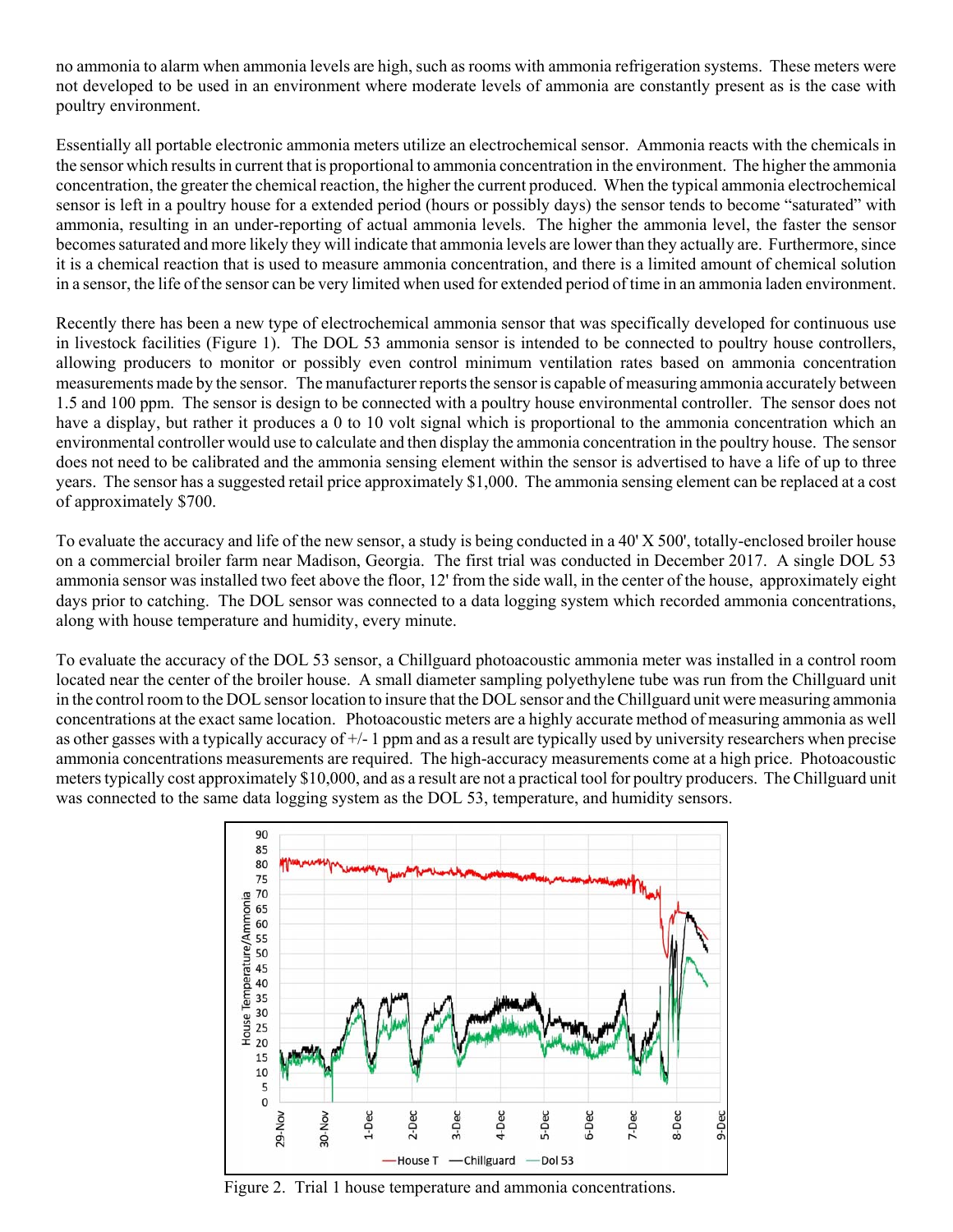Over the short trial period it was found that at low ammonia concentrations, less than 15 ppm, the Chillguard unit and the DOL 53 sensor typically measured ammonia concentrations within a couple of ppm of one another (Figure 2). But, when ammonia levels rose into the thirties, as indicated by the Chillguard unit, the DOL 53 sensor indicated ammonia concentrations between 6 and 10 ppm lower. After the birds were sold and ammonia levels climbed to over 50 ppm, the DOL sensor indicated the ammonia concentrations were 10 to 15 ppm lower than that measured by the Chillguard unit. When ammonia readings were analyzed for the entire 10-day period, it was clear that as ammonia concentration increased, the accuracy of the DOL 53 sensor decreased.

A second trial was conducted beginning in late January of 2017. Over the course of the flock the accuracy of the DOL 53 was found to decrease as the flock progressed (Figure 3). For the majority of the flock, the DOL 53 sensor was indicating ammonia concentrations in the house were half as much as that indicated by the Chillguard unit. On January 31 the DOL 53 sensor was replaced with a new sensor and a second sensor was added which had been on use on another broiler farm for a few months previously. Performance of the new DOL 53 sensor was significantly improved over the original sensor, typically measuring within 5 ppm of the Chillguard unit. The same could not be said of the sensor from the other farm which significantly underreported ammonia concentrations. As was seen with the original DOL 53 sensor in Trial 1, the accuracy of the second sensor decreased as ammonia concentrations increased (Figure 4). At the end of the flock all the DOL sensors were returned to the manufacturer for testing and analysis.



Figure 3. Trial 2 house temperature and ammonia concentrations.



Figure 4. Trial 2 house conditions after the installation of replacement and second sensors (January 31 - February 1).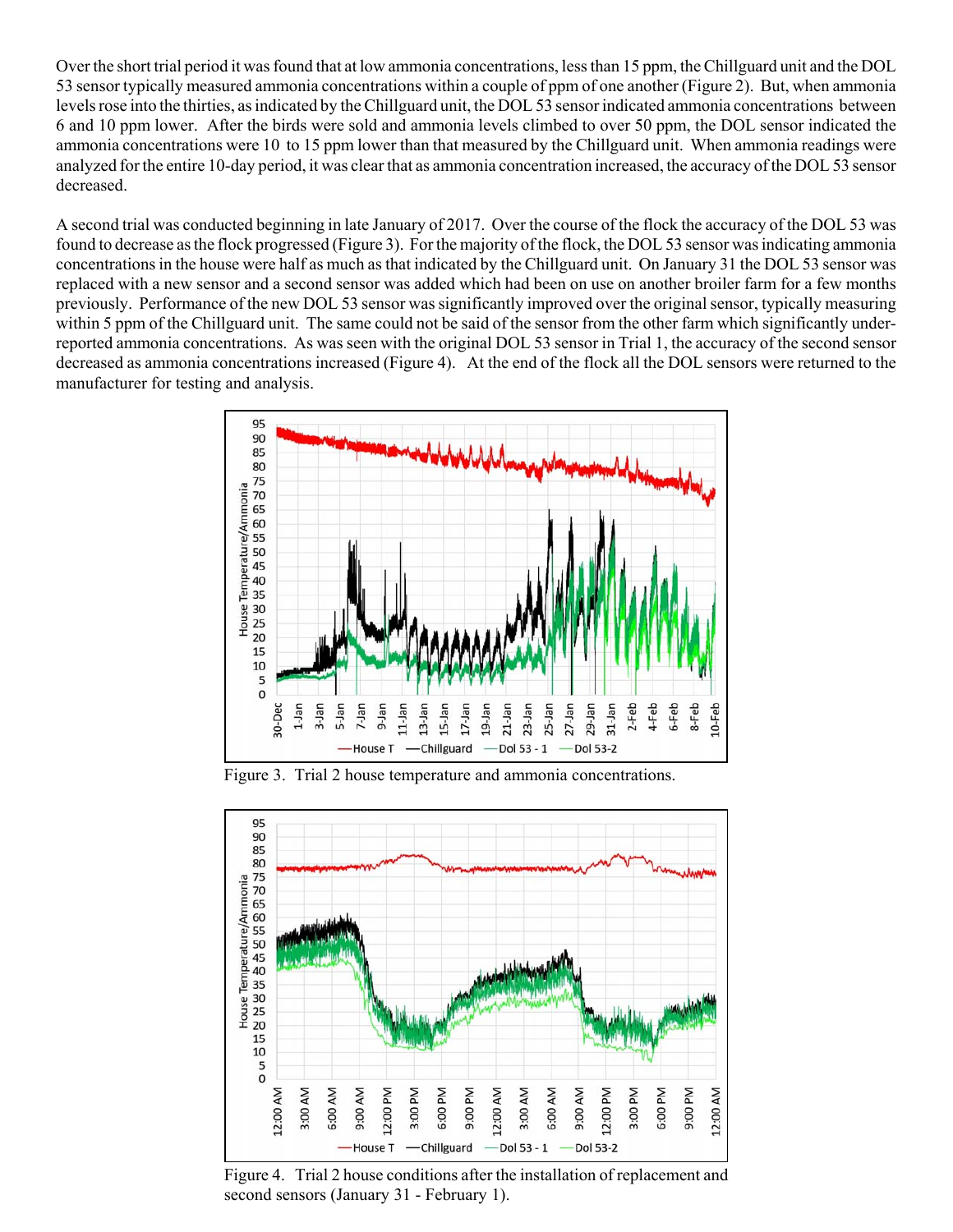After the analysis of the returned ammonia sensors, the manufacturer uncovered a quality-control issue with the manufacturing process of one of the sensor's components which resulted in a significant percentage of the sensors produced to lose accuracy as ammonia levels increased. The quality-control issue was addressed and after approximately three months of factory inhouse testing, the manufacturer sent five new DOL 53 sensors for field testing in September of 2017.



Figure 5. Trial 3 ammonia concentrations and house temperature



Figure 6. Trial 3 ammonia concentrations and house conditions.

In the third trial the five DOL 53 sensors, along with the sampling tube from the Chillguard unit, were placed the same as in the first two trials, The installation of five DOL 53 sensors allowed the examination of possible variation in ammonia measurements between sensors as well as a better ability to evaluate sensor life and reliability.

Over the course of the six-week flock there was high level of agreement amongst the five DOL 53 ammonia sensors as well as between the DOL sensors and the Chillguard photoacoustic unit (Figures, 5, 6 and 7). Variation among the five DOL 53 sensor ammonia measurements was typically less than 5 ppm. As was seen in the first two trials there was a tendency for the DOL sensors to indicate ammonia concentrations were slightly lower than the Chillguard unit. The difference in readings between the Chillguard unit and the DOL sensors tended to increase as ammonia concentrations increased, but unlike in the first trail, the differences tended to be minimal, less than 5 ppm (Figure 7).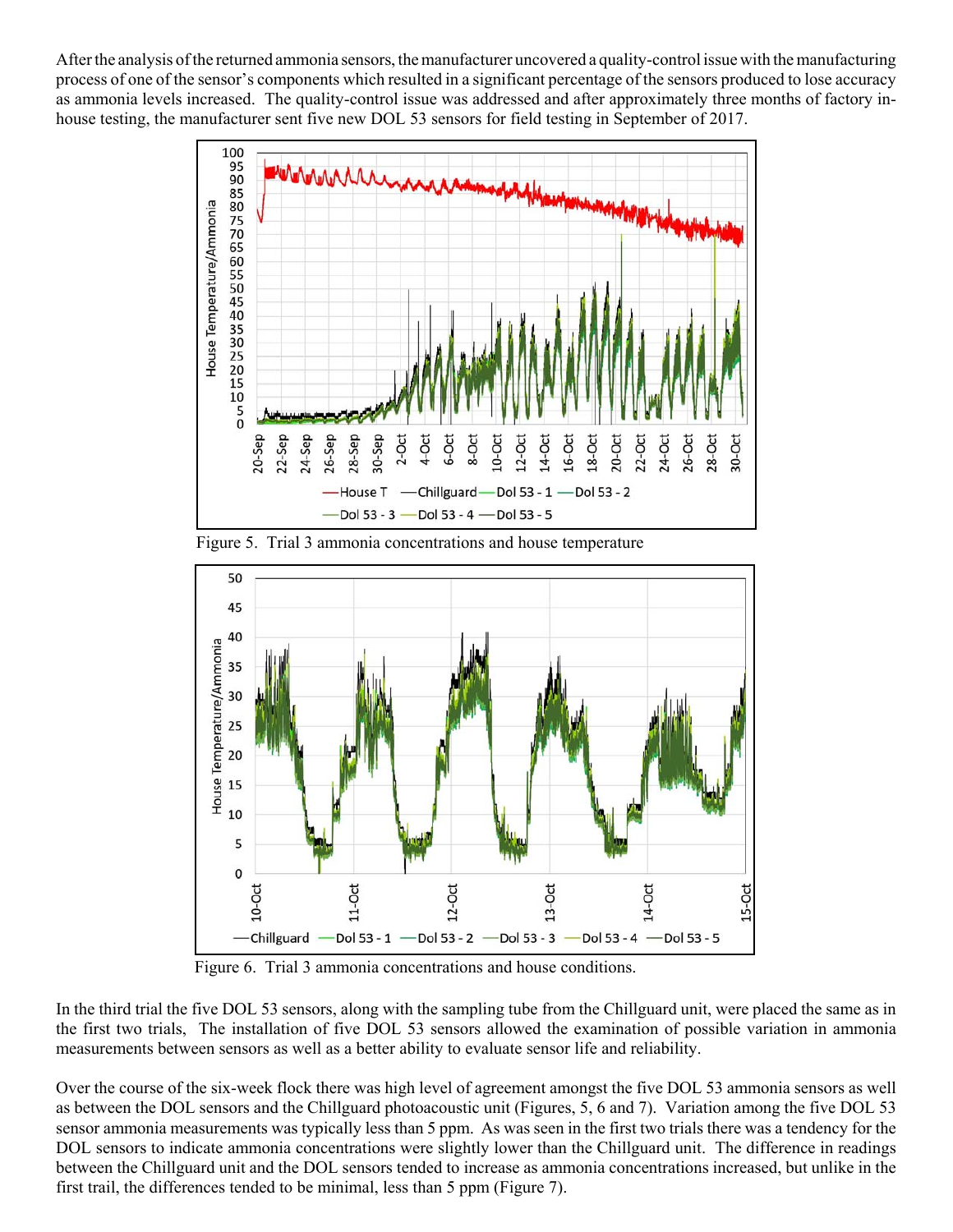

Figure 7. Ammonia concentrations measured on October 17 (Trial 3).

Trial 4 was begun in December of 2017. To insure the accuracy of the Chillguard's ammonia measurements a second Chillguard was installed. Ammonia measurement made by the two Chillguard units over the course of the flock were typically within 3 ppm. Due to technical issues ammonia measurements were not begun until the  $10<sup>th</sup>$  day of the flock.



Figure 8. Trail 4 house temperature and ammonia concentrations.

As seen in Trial 3, there was a high level of agreement between the DOL 53 sensors and the Chillguard unit with variation between the two methods of measuring ammonia of less than 5 ppm. It was discovered that after the second week of the flock one of the DOL 53 sensors (#2) was reading consistently more than 5 ppm lower than the other four units (Figure 9). On January 6 a calibration check was performed on the five DOL 53 sensors and the two Chillguard units. Both 45 ppm and 81 ppm calibration gasses were applied to the units for five to ten minutes (Figures 10 and 11). With the exception of DOL sensor #2, all the sensors were within 3 ppm of the 45 ppm calibration gas and 4 ppm of the 81 ppm calibration gas. The two Chillguard units were within 1 ppm of the 45 ppm calbration gas and 3 ppm of the 81 ppm gas. At the end of Trial 3 the DOL 53 sensor #2 was replaced and sent back to the manufacturer for analysis.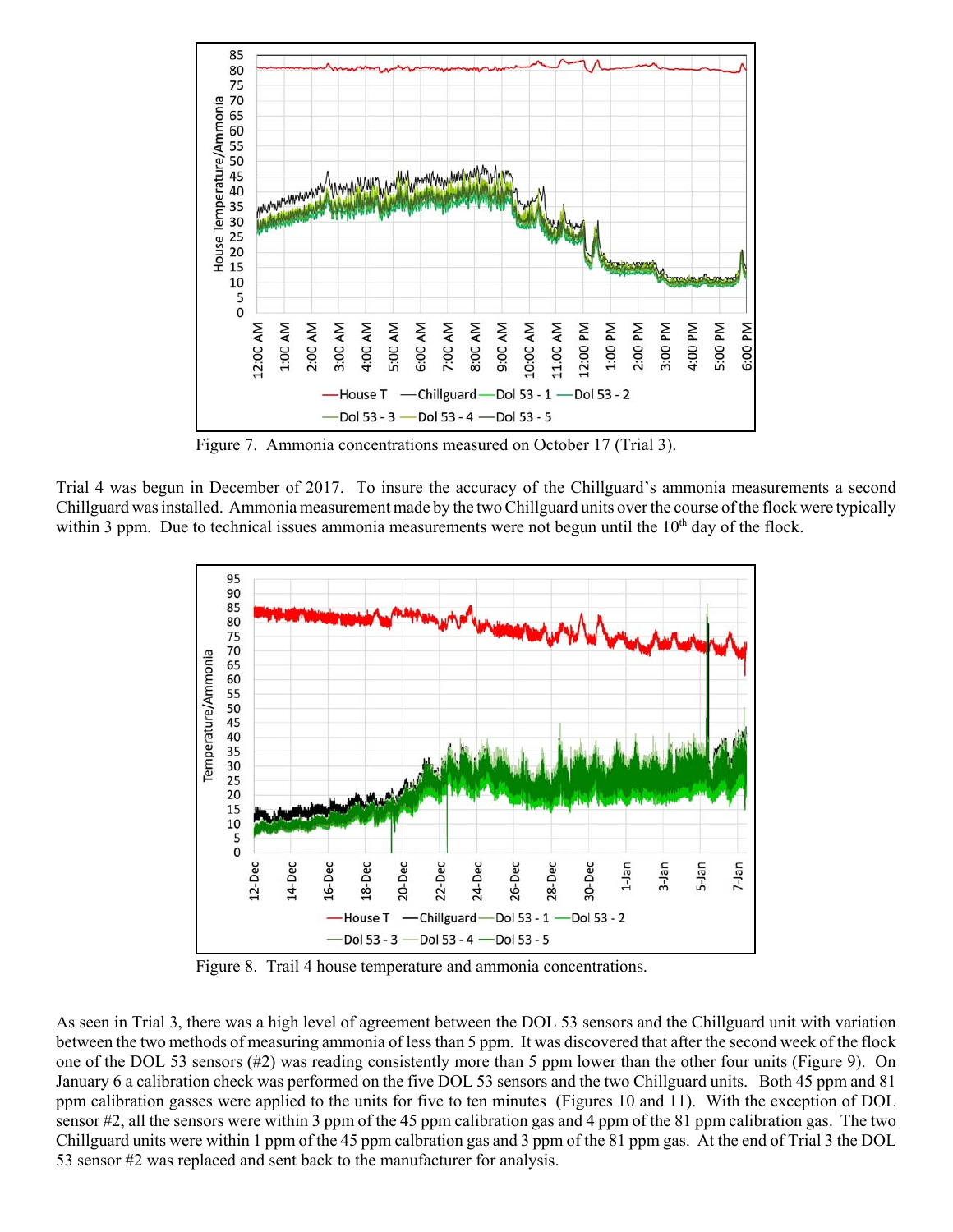





Figure 10. Calibration check of DOL 53 sensors at 45 and 81 ppm.



Figure 11. Calibration check of the Chillguard units at 45 and 81 ppm.